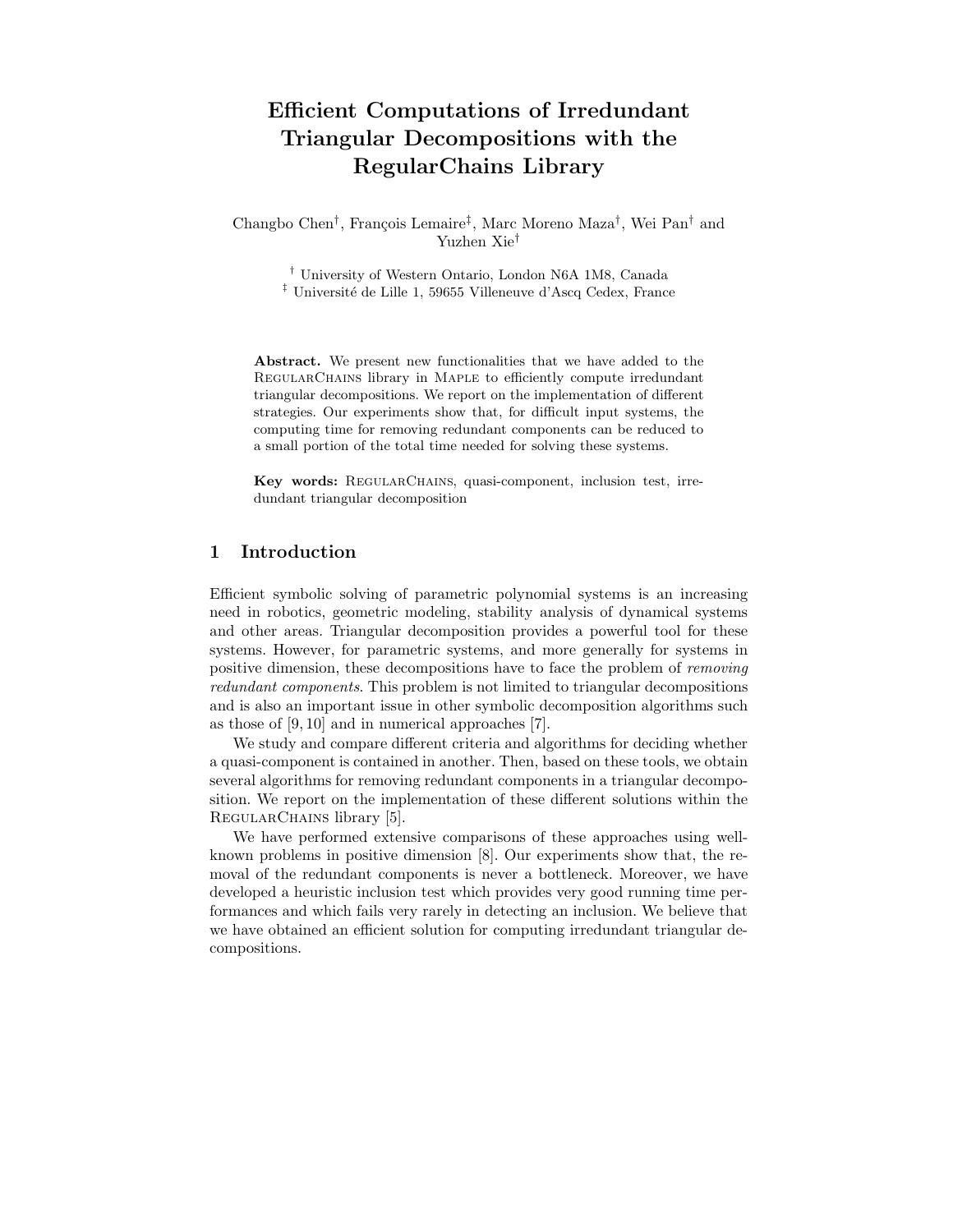### 2 Inclusion test of quasi-components

In this section we describe our strategies for the inclusion test of quasi-components based on the REGULARCHAINS library. We refer to  $[1, 6, 5]$  for the notion of a regular chain, its related concepts, such as initial, saturated ideals, quasicomponents and the related operations.

Let  $T, U \subset \mathbb{K}[X]$  be two regular chains. Let  $h_T$  and  $h_U$  be the respective products of their initials. We denote by  $sat(T)$  the saturated ideal of T. We discuss how to decide whether the quasi-component  $W(T)$  is contained in  $W(U)$ or not. An unproved algorithms for this inclusion test is stated in [4]; it appeared not to be satisfactory in practice, since it is relying on normalized regular chains, which tend to have much larger coefficients that non-normalized regular chains as verified experimentally in [2] and formally proved in [3].

**Proposition 1.** The inclusion  $W(T) \subseteq W(U)$  holds if and only if the following both statements hold

 $(C_1)$  for all  $p \in U$  we have  $p \in \sqrt{\text{sat}(T)}$ ,  $(C_2)$  we have  $W(T) \cap V(h_U) = \emptyset$ .

If sat(T) is radical, then condition  $(C_1)$  can be replaced by:

 $(C'_1)$  for all  $p \in U$  we have  $p \in \text{sat}(T)$ ,

which is easier to check. Checking  $(C_2)$  can be approached in different ways, depending on the computational cost that one is willing to pay. The RegularChains library provides an operation Intersect $(p, T)$  returning regular chains  $T_1, \ldots, T_e$ such that we have

$$
V(p) \cap W(T) \subseteq W(T_1) \cup \cdots \cup W(T_e) \subseteq V(p) \cap \overline{W(T)}.
$$

A call to Intersect can be seen as relatively cheap, since Intersect $(p, T)$  exploits the fact that  $T$  is a regular chain. Checking

 $(C_h)$  Intersect $(h_U, T) = \emptyset$ ,

is a good criterion for  $(C_2)$ . However, when Intersect $(h_U, T)$  does not return the empty list, we cannot conclude. To overcome this limitation, we rely on Proposition 2 and the operation Triangularize of the REGULARCHAINS library. For a polynomial system, Triangularize(F) returns regular chains  $T_1, \ldots, T_e$  such that  $V(F) = W(T_1) \cup \cdots \cup W(T_e)$ .

**Proposition 2.** The inclusion  $W(T) \subseteq W(U)$  holds if and only if the following both statements hold

- $(C_1)$  for all  $p \in U$  we have  $p \in \sqrt{\text{sat}(T)}$ ,
- $(C_2')$  for all  $S \in \text{Triangularize}(T \cup \{h_U\})$  we have  $h_T \in \sqrt{\text{sat}(S)}$ .

This provides an effective algorithm for testing the inclusion  $W(T) \subseteq W(U)$ . However, the cost for computing Triangularize( $T \cup \{h_{U}\}\$ ) is clearly higher than that for Intersect $(h_U, T)$ , since the former operation cannot take advantage of the fact  $T$  is a regular chain.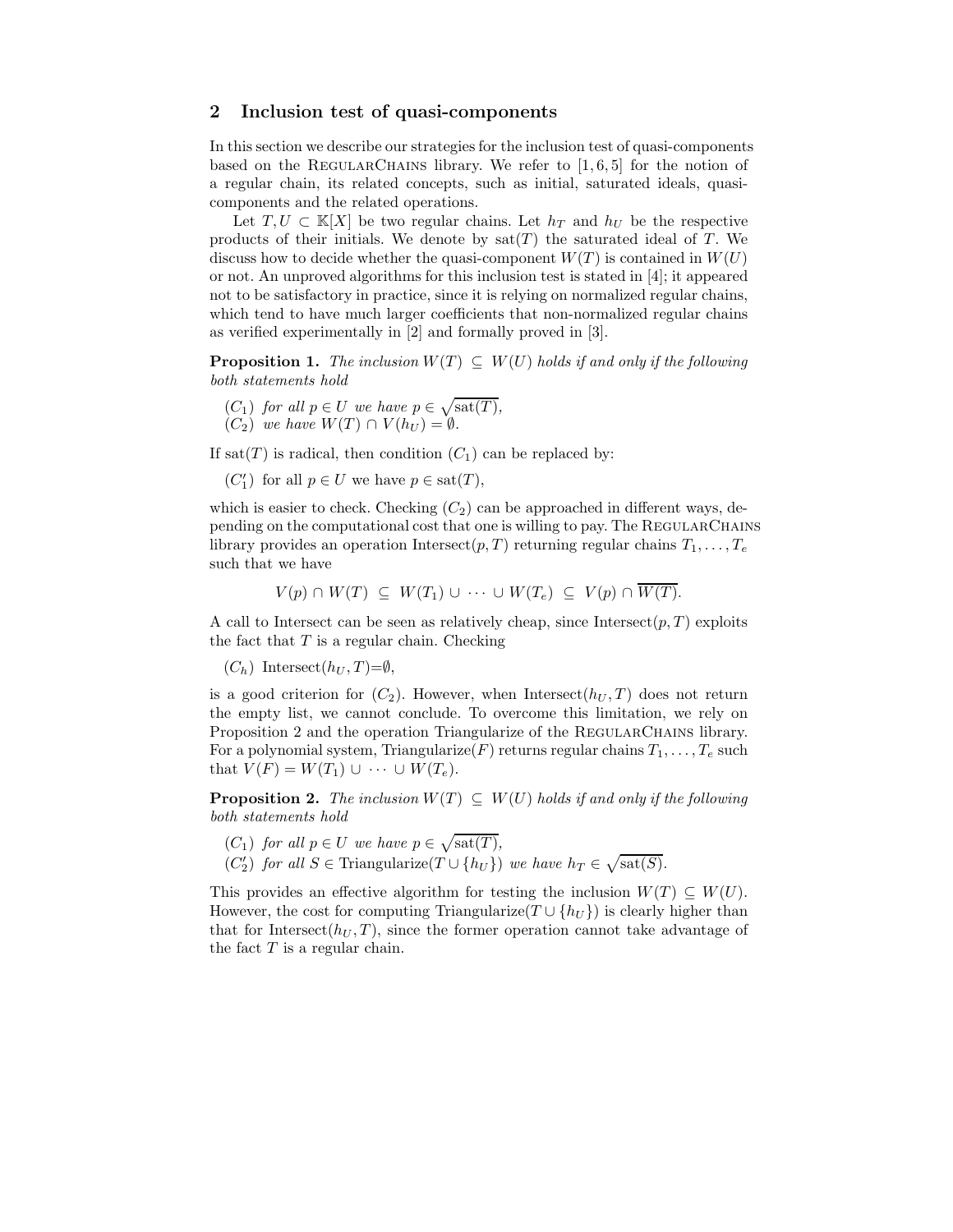### 3 Removing redundant components

Let  $F \subset \mathbb{K}[X]$  and let  $\mathcal{T} = T_1, \ldots, T_e$  be a triangular decomposition of  $V(F)$ , that is, a set of regular chains such that we have  $V(F) = W(T_1) \cup \cdots \cup W(T_e)$ . We aim at removing every  $T_i$  such that there exists  $T_j$ , with  $i \neq j$  and  $W(T_i) \subseteq$  $W(T_i)$ . Based on the results of Section 2, we have developed the following strategies for testing the inclusion  $W(T) \subseteq W(U)$ .

heuristics-no-split: It checks whether  $(C'_1)$  and  $(C_h)$  hold. If both hold,  $W(T) \subseteq W(U)$  has been established, otherwise no conclusions can be made.

heuristically-with-split: It tests the conditions  $(C_1)$  and  $(C_h)$ . Checking  $(C_1)$  is achieved by means of the operation Regularize [5, 6]: for a polynomial p and a regular chain T, Regularize $(p, T)$  returns regular chains  $T_1, \ldots, T_e$ such that we have

 $- W(T) \subseteq W(T_1) \cup \cdots \cup W(T_e) \subseteq \overline{W(T)}$ 

– for each  $1 \leq i \leq e$  the polynomial p is either 0 or regular modulo sat $(T_i)$ . Therefore, Condition  $(C_1)$  holds iff for all  $T_i$  returned by Regularize $(p, T)$ we have  $p \not\equiv 0 \mod \text{sat}(T_i)$ .

certified: It checks conditions  $(C_1)$  and  $(C_2')$ . If both hold, then  $W(T) \subseteq$  $W(U)$  has been established. If at least one of the conditions  $(C_1)$  or  $(C_2')$ does not hold, then the inclusion  $W(T) \subseteq W(U)$  does not hold either.

The following polynomial systems are well-known systems which can be found at [8]. For each of them, the zero set has dimension at least one. Table 1 and Table 2 report the number of components and running time of different approaches for these input systems, based on which we make the following observations:

- 1. The heuristic removal without split performs very well. First, for all examples, except sys 8, it discovers all redundant components. Second, for all examples, except sys 8, its running time is a relatively small portion of the solving time (third column of Table 1).
- 2. Theoretically, the heuristic removal with split can eliminate more *redundan*cies than the other strategies. Indeed, it can discover that a quasi-component is contained in the union of two others, meanwhile these three components are pairwise noninclusive.
- 3. In practice, the heuristic removal with split does not discover more irredundant components than the heuristic removal without split, except for systems 5 and 6. However, the running time overhead is large.
- 4. The direct deterministic removal is also quite expensive on several systems (5, 6, 8). Unfortunately, the heuristic removal without split, used as precleaning process does not really reduce the cost of a certified removal.

## References

1. P. Aubry, D. Lazard, and M. Moreno Maza. On the theories of triangular sets. J. Symb. Comp., 28(1-2):105–124, 1999.